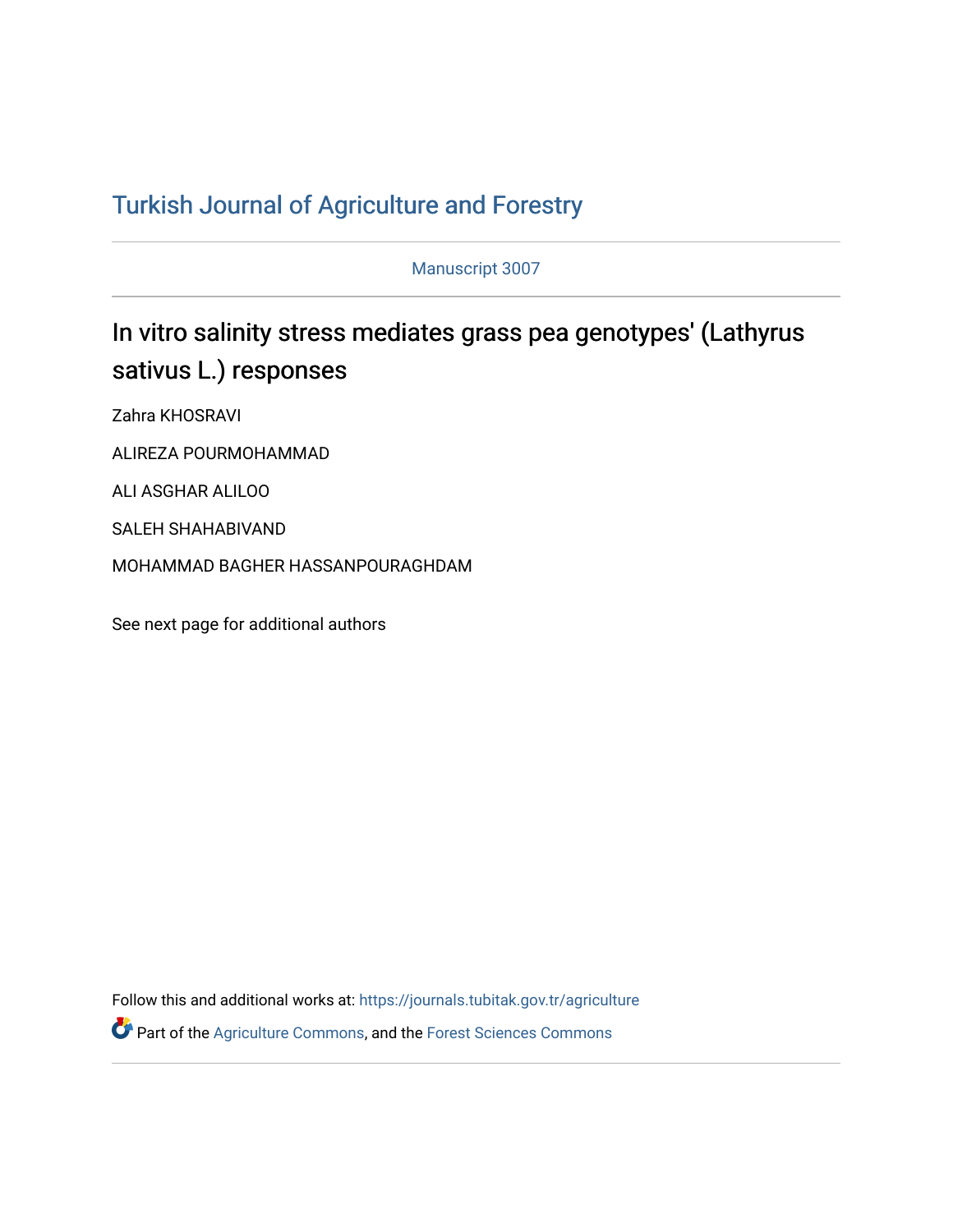## In vitro salinity stress mediates grass pea genotypes' (Lathyrus sativus L.) responses

## Authors

Zahra KHOSRAVI, ALIREZA POURMOHAMMAD, ALI ASGHAR ALILOO, SALEH SHAHABIVAND, MOHAMMAD BAGHER HASSANPOURAGHDAM, and HAYAT TOPÇU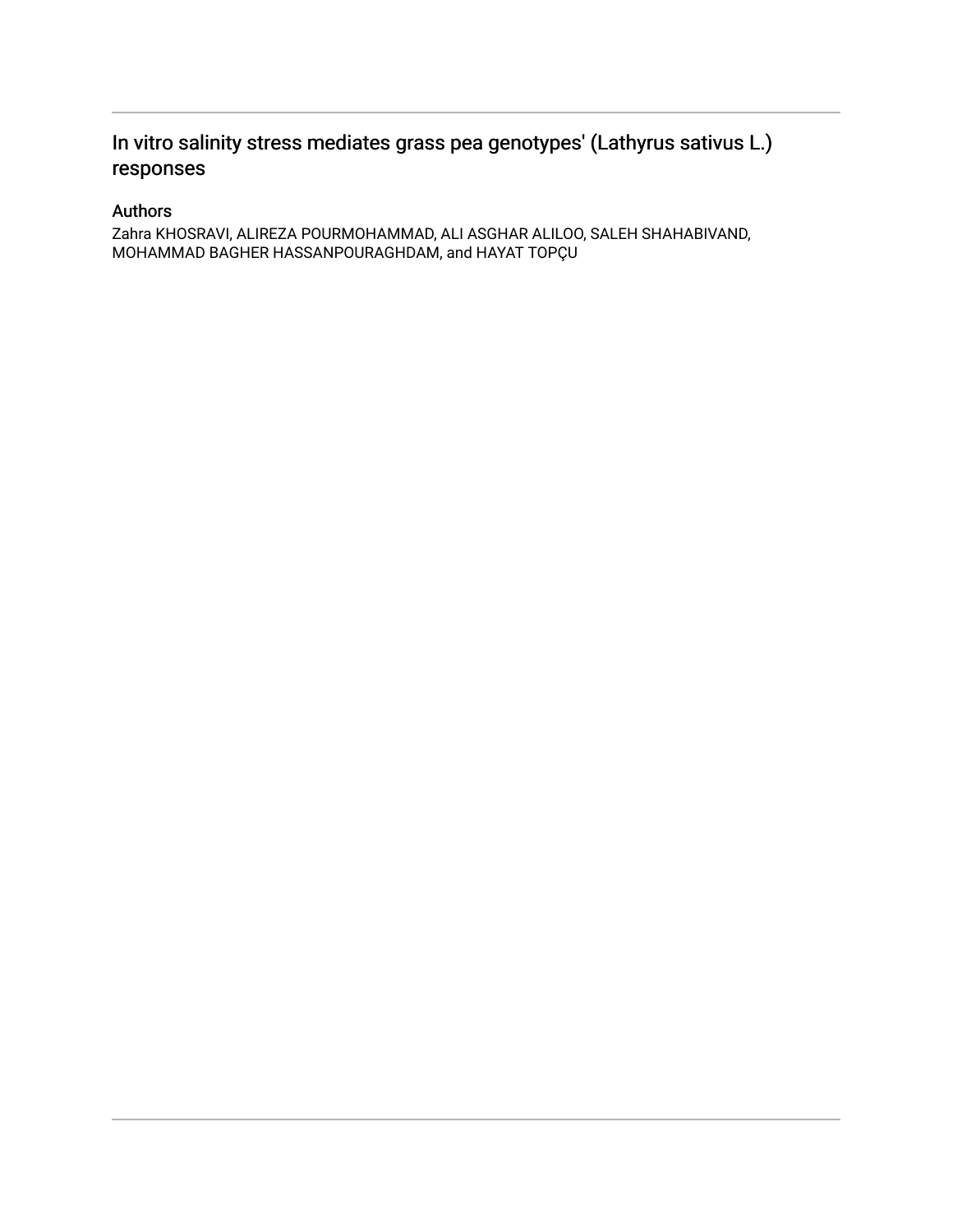

**Turkish Journal of Agriculture and Forestry Turk J Agric For** 

**http://journals.tubitak.gov.tr/agriculture/**

**Research Article**

(2022) 46: 340-351 © TÜBİTAK doi:10.55730/1300-011X.3007

### **In vitro salinity stress mediates grass pea genotypes' (***Lathyrus sativus* **L.) responses**

 $\Delta$ Zahra KHOSRAVI $^{\text{I}}$ ©, Alireza POURMOHAMMAD $^{\text{I}_{\lambda}}$ ©, Ali-Asghar ALILOO $^{\text{I}}$ ©, Saleh SHAHABIVAND $^{\text{2}}$ , **Mohammad Bagher HASSANPOURAGHDAM3 , Hayat TOPCU4**

<sup>1</sup>Department of Plant Production and Genetics, Faculty of Agriculture, University of Maragheh, Maragheh, Iran <sup>2</sup> Department of Piolegy Faculty of Peois Sciences, University of Maragheh, Maragheh, Iran  $\sigma^2$ Department of Biology, Faculty of Basic Sciences, University of Maragheh, Maragheh, Iran  $^3$ Department of Horticultural Science, Faculty of Agriculture, University of Maragheh, Maragheh, Iran  $^{4}$ Department of Agricultural Biotechnology, Faculty of Agriculture, Tekirdağ Namık Kemal University, Tekirdağ, Turkey

**Received:** 07.11.2021 **Accepted/Published Online:** 24.03.2022 **Final Version:** 21.06.2022

**Abstract:** This study was carried out to determine the tolerance of grass pea genotypes to salinity stress at callus and seedling stages under in vitro conditions. The calli and seedlings of six selected tolerant genotypes based on the primary screening in the field were separately exposed to salinity treatments (0, 125 mM) in vitro. Salinity was imposed with NaCl during in vitro culture, and it significantly affected all seedling traits. Genotype of Iran had the lowest seedling dry weight and therefore was more sensitive to salinity stress. According to salinity tolerance indices for seedlings, genotype Greece-III was characterized as high-yield and relatively high–salt-tolerant genotype. Salinity significantly affected callus size, callus RWC, callus RGR, and callogenesis index. Calli fresh and dry weights were not affected by the treatments. For callus dry weight, genotype Greece-III had the highest mean; and the lowest mean belonged to Greece-I. The stress tolerance indices showed that the highest values belonged to genotype Greece-III, which showed high yield and yield stability and so reasonable salinity tolerance. Cluster analysis divided the genotypes into two separate groups. The first cluster consisted of Iran, Greece-II, and Greece-III genotypes, and the second cluster consisted of Bangladesh, Canada, and Greece-I genotypes. Cluster analysis potentially separated the tolerant and sensitive genotypes to salinity in terms of callus dry weight. Grass pea callus and seedlings were able to survive at 125 mM salinity. Salinity did not affect callus dry and fresh weights, but its effect was remarkable on seedling dry and fresh weights (55% less than control). Therefore, calli were reasonably salinity tolerant. The present study suggests that grass pea was reasonably tolerant to salinity and can survive under salinity conditions during the seedling and callus stages.

**Key words:** Callus, dry matter, mesocotyl, seedling

#### **1. Introduction**

Grass pea (*Lathyrus sativus* L.) is a seed legume that grows in semiarid and arid regions. It is an annual leguminous crop cultivated for animal or human consumption (Yadav and Mehta, 1995). The genus has several advantageous agronomic characteristics such as high grain-yielding capacity and high protein content of its grains (Croft et al., 1999). The legume produces economic yields under different environmental conditions and offers a high potential for use in marginal low-rainfall areas. Indeed, this has made it a popular crop in subsistence farming particularly in developing countries (Praveen et al., 1994). Grass pea had adapted to a range of environments around the world. It is a cool-season pulse grown in the Indian subcontinent, southern Europe, and northern Africa for forage and grain production for both livestock and human consumption (Campbell, 1997). It has cultivation potential in many challenging and divergent environments (Rao

and Northup, 2011). It is a climate-resilient nutrient-rich legume crop grown in versatile agro-ecosystems (Kumar et al., 2013). The potential of grass pea as a health-promoting nutraceutical has recently been recognized despite the presence of a plant toxin called *β-*ODAP (Lambein et al., 2019).

Salt stress adversely affects plant survival, growth, and biomass (Xiong and Zhu, 2002). Salinity is one of the significant factors that limit crops' productivity. Therefore, the assessment of crop plants for their tolerance to salinity has become necessary (Hasegawa et al., 2000). Salinity can affect organogenesis behavior of in vitro cultures as well. When cells were subjected to salt stress, generally two detrimental effects were observed; an osmotic imbalance that causes water loss from cells due to the increase in the osmotic pressure outside cells, and the uncontrolled uptake of Na+ ions, which imposes injuries on the cytoplasm (Miao et al., 2003). Plants exhibit a wide

<sup>340</sup> \* Correspondence: pourmohammad@ymail.com

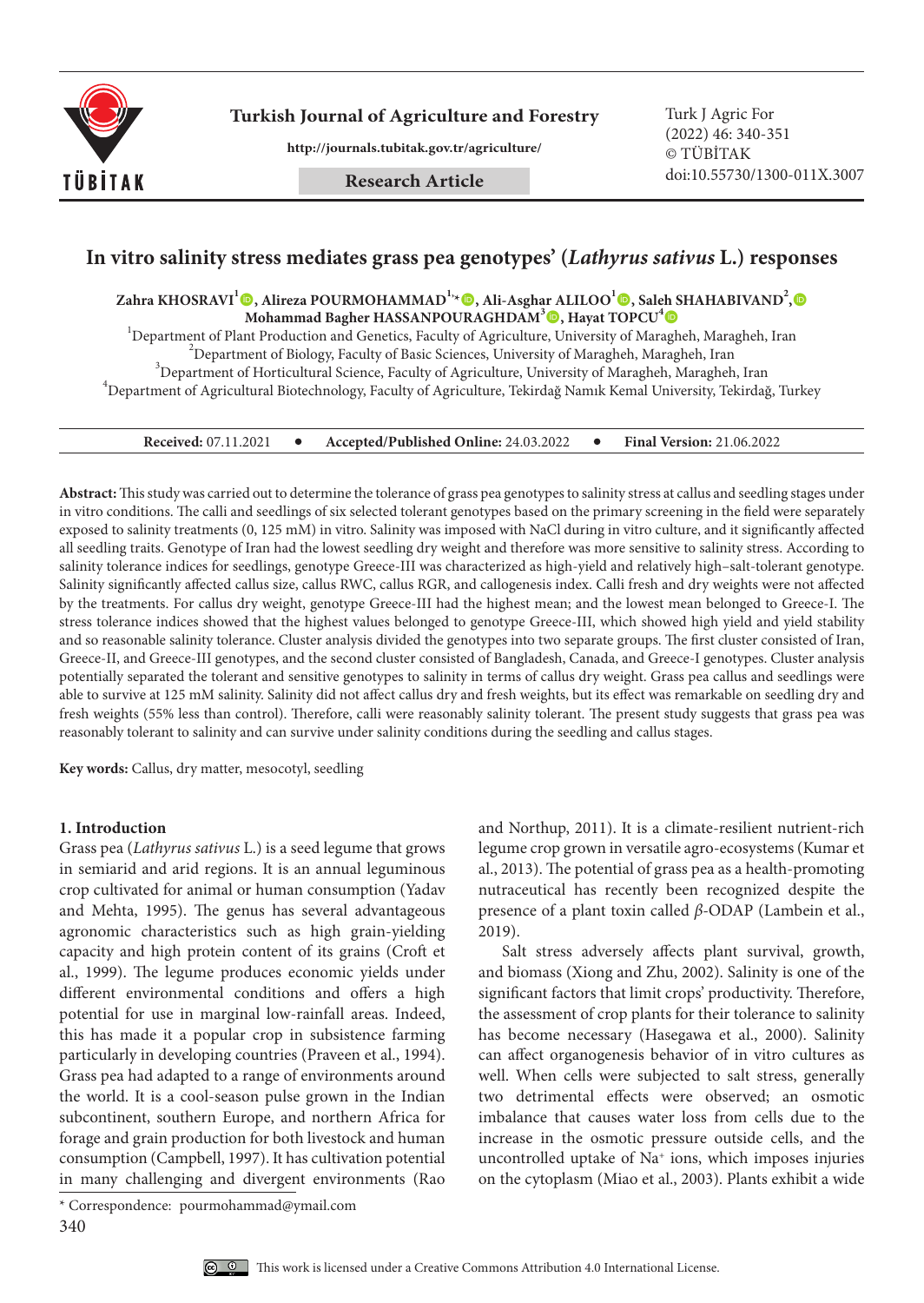range of molecular, cellular, and whole plant responses upon exposure to salt stress (Hasegawa et al., 2000). These include morphological and developmental changes (such as life cycle, inhibition of shoot growth and the enhanced root growth) and the adjustments in ion transport and metabolic changes (Xiong and Zhu, 2002).

 Tissue culture provides an opportunity to develop new germplasm adapted to the altering needs (Mathur et al., 2008). Plant regeneration through tissue culture has been widely used for the rapid and mass multiplication of legumes (Ochatt et al., 2013; Barpete et al., 2010). Roy et al. (1992) and Gharyal and Maheshwari (1983) succeed in regenerating grass pea plantlets from calli.

The objective of the present research was to assay the effects of NaCl-induced salinity on the growth responses of six grass pea genotypes cultured in vitro. Furthermore, we tried to develop an in vitro regeneration protocol for grass pea as a necessary first step for the upcoming biotechnology and breeding programs.

#### **2. Materials and methods**

This research was carried out at the Research Field and Laboratory of Plant Production and Breeding Department, Faculty of Agriculture, University of Maragheh, Maragheh, East Azerbaijan Province, Iran. The genotypes were provided by the International Center for Agricultural Research in the Dry Areas (ICARDA). Table 1 shows the origin of grass pea genotypes used in field salinity tolerance experiments. Based on the field primary screening on 26 genotypes (not published), six tolerant grass pea genotypes (Iran local check and five other genotypes) were exposed to salinity under in vitro conditions. These tolerant genotypes originated from Iran, Bangladesh, Canada, and Greece. The salinity levels were determined by probit analysis at (0, 25, 50, 75, 100, 125, and 150 mM NaCl) on local check genotype. According to the data analysis and means comparison, control and 125 mM NaCl salinity were determined to proceed the experiment mainly due to the highest tolerance and no significant fluctuations in the measured traits. In other words, 125 mmol NaCl was determined as the threshold concentration according to the preliminary results. The experiment was a factorial based on a completely randomized design with six genotypes and two salinity levels with four replications and five samples. The experiment was conducted in two ways: applying salinity to the seedlings under in vitro conditions, and salinity treatment on the callus with mesocotyl explant under in vitro conditions.

The seeds were surface sterilized (Sinha et al., 1983) and water imbibed overnight. Then, after the moisture around the seeds was dried, the seeds were placed in bottles with 15 mL MS medium (pH: 6–6.1, agarose 0.8%, growth supplements of vitamin C, citric acid, casein and proline in the amounts of 0.05, 0.075, 0.3, and 0.3 mg/L, respectively) (Piwowarczyk et al., 2016).

#### **2.1. Seedling culture**

For seedlings traits measurements and after each culture, the bottles were transferred to a germinator at 26 °C and 1200 lux light intensity. Finally, 7 days after culture, seedlings were evaluated in terms of the fresh and dry weights of seedling, rootlet, and plumule; the number of nodes; the length of seedling, rootlet, and plumule; the diameter of rootlet and plumule; and the number of new shoots.

#### **2.2. Callus culture**

For calli induction, a combination of 2 mg/L 2,4-D and 2 mg/L NAA was assayed on the mesocotyl explant. The number of explants used in each replication was 5 samples. Appropriate calli masses were cut once every 4 weeks and subcultured in a new medium containing the above growth regulator combination. After each culture, petri dishes were transferred to the culture chamber at  $26 \pm 2$  °C under dark conditions. The obtained calli and seedlings in the medium containing; 2 mg/L BAP were used as culture sources. Thus, calli and mesocotyl explants were cut and five callus samples and five explants were placed into each petri dish.

For assaying the in vitro traits, petri dishes were visited every few days for any type of contamination. After applying the salinity levels, explants were evaluated once every 5 days for callus size and callogenesis index (number of calli induced in explants/total explants). After 30 days, fresh and dry (48 h at 72 °C) callus weight (mg), length and diameter of rootlet and plumule (mm), number of nodes and shoots, the relative growth rate of callus (RGR), and the relative water percentage (RWC) were evaluated.

**2.3. Tolerance indices for the seedling and callus culture** Salinity stress tolerance indices for the seedling and callus were calculated to select the most tolerant genotypes: tolerance index (TOL) (Rosielle and Hamblin, 1981), mean productivity (MP) (Rosielle and Hamblin, 1981), stress tolerance index (STI) (Fernandez, 1992), geometric mean productivity (GMP) (Fernandez, 1992), harmonic mean (HARM (Fernandez, 1992), stress susceptibility index (SSI) (Fischer and Maurer, 1978), relative decrease in yield (RDI) (Bidinger et al., 1987), stress susceptibility percentage index (SSPI) (Moosavi et al., 2008), stress/nonstress production index (SNPI) (Moosavi et al., 2008), and index of tolerance based on RGR (INTOL) (Soheilikhah et al. 2013) were evaluated.

Growth was measured in terms of the fresh weight of callus and seedlings. The tolerance index of plantlets was calculated from the fresh weight (FW) by using the formula: (FW treated/FW control)  $\times$  100, and represented in percent tolerance (Wilkins, 1978).

Data were subjected to one-way analysis of variance (ANOVA) using SPSS (ver. 20) and were represented as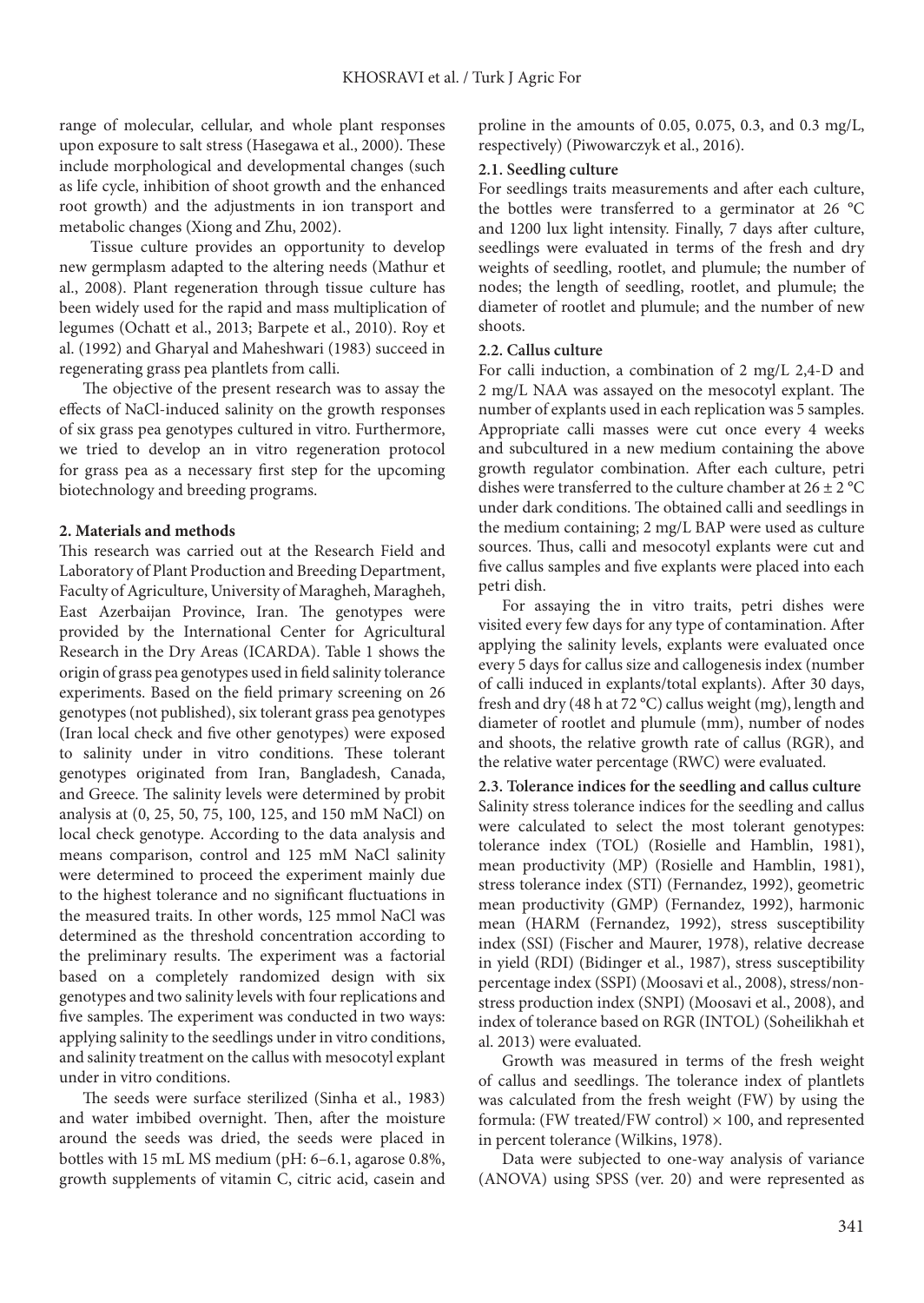mean and standard error (SE). Duncan's multiple range test (Steel et al., 1996) was used for comparing the differences between the treatments ( $p \le 0.05$ ). Pearson correlation coefficients were computed. Cluster analysis based on Ward's minimum variance method and Euclidean distance measure with the trait means was performed to classify the genotypes.

#### **3. Results and discussion**

#### **3.1. Initial field screening of genotypes**

Twenty-six grass pea genotypes were exposed to six salinity levels (0, 25, 50, 75, 100, 125, and 150 mM) in the research field in 2017. The salinity was imposed with NaCl during the season and until harvesting time. Based on the primary screening, six tolerant genotypes and 20 sensitive genotypes were selected, of which the tolerant genotypes were used in the present study (Table 1).

#### **3.2. Seedling**

#### **3.2.1. ANOVA**

ANOVA (Table 2) for the seedling traits showed that salinity significantly affected all measured traits. Grain legumes are susceptible to salinity during seedling establishment (Kaya et al., 2003). The effect of salinity on seedling growth is seen in Figure 1. In addition, the genotypes' effect was significant on seedling fresh weight, fresh and dry weight of plumule, and the rootlet length and diameter. The interaction of salinity and genotype was nonsignificant on the traits. Total dry weight under in vitro culture is a dominant criterion indicating assimilates accumulation in plants and therefore reflects photosynthesis and respiration rate (Roy et al., 1992). Salinity induces great reductions in biomass production (Saha et al., 2015). Root growth potential is more susceptible and responsive to saline conditions than shoot growth. However, their

|  |  |  |  |  |  |  |  |  |  | Table 1. The grass pea (Lathyrus sativus L.) genotypes used in field salinity tolerance experiment. |
|--|--|--|--|--|--|--|--|--|--|-----------------------------------------------------------------------------------------------------|
|--|--|--|--|--|--|--|--|--|--|-----------------------------------------------------------------------------------------------------|

| Genotype number | Origin      | Tolerance | Genotype number | Origin              | Tolerance |
|-----------------|-------------|-----------|-----------------|---------------------|-----------|
| 1               | Bangladesh  | S         | 14              | Germany             | S         |
| 2               | Canada      | S         | 15              | Greece              | S         |
| 3               | Morocco     | S         | 16              | Greece              | S         |
| $\overline{4}$  | Ethiopia    | S         | 17              | Greece              | S         |
| 5               | Bangladesh  | S         | 18              | Greece              | S         |
| 6               | Pakistan    | S         | 19              | Canada              | T         |
| 7               | Hungary     | S         | 20              | Greece (Greece-I)   | T         |
| 8               | Bangladesh  | S         | 21              | Greece (Greece-II)  | T         |
| 9               | Bangladesh  | S         | 22              | Greece              | S         |
| 10              | Bangladesh  | S         | 23              | Greece              | S         |
| 11              | Greece      | S         | 24              | Greece (Greece-III) | T         |
| 12              | Bangladesh  | T         | 25              | Afghanistan         | S         |
| 13              | Afghanistan | S         | 26              | Local check (Iran)  | T         |

T: Tolerant S: Sensitive

**Table 2.** Analysis of variance for the seedling traits of grass pea genotypes under in vitro saline conditions.

| Source of   |    | MS                    |           |                                               |               |           |                                       |                    |                   |                     |  |  |  |
|-------------|----|-----------------------|-----------|-----------------------------------------------|---------------|-----------|---------------------------------------|--------------------|-------------------|---------------------|--|--|--|
| variation   | Df | Rootlet dry<br>weight | Plumule   | Seedling<br>$\frac{dy}{dx}$ dry weight weight | Rootlet fresh | Plumule   | Seedling<br>fresh weight fresh weight | Seedling<br>length | Plumule<br>length | Rootlet  <br>length |  |  |  |
| G           | 5  | 0.031                 | $0.013*$  | $0.012*$                                      | 0.16          | $0.038*$  | $0.016*$                              | 0.434              | 0.265             | $0.605*$            |  |  |  |
| S           |    | $0.084*$              | $0.063**$ | $0.075**$                                     | $0.390**$     | $0.413**$ | $0.206**$                             | $29.24**$          | $11.35**$         | $4.155**$           |  |  |  |
| $G\times S$ | 5  | 0.009                 | 0.005     | 0.006                                         | 0.012         | 0.015     | 0.007                                 | 0.505              | 0.422             | 0.039               |  |  |  |
| Error       | 34 | 0.022                 | 0.003     | 0.004                                         | 0.020         | 0.013     | 0.006                                 | 0.854              | 0.448             | 0.234               |  |  |  |
| CV(%)       |    | 50.85                 | 49.49     | 58.23                                         | 46.52         | 34.13     | 30.90                                 | 31.36              | 37.60             | 41.25               |  |  |  |

\* and \*\* are significant at 0.05 and 0.01 levels, respectively.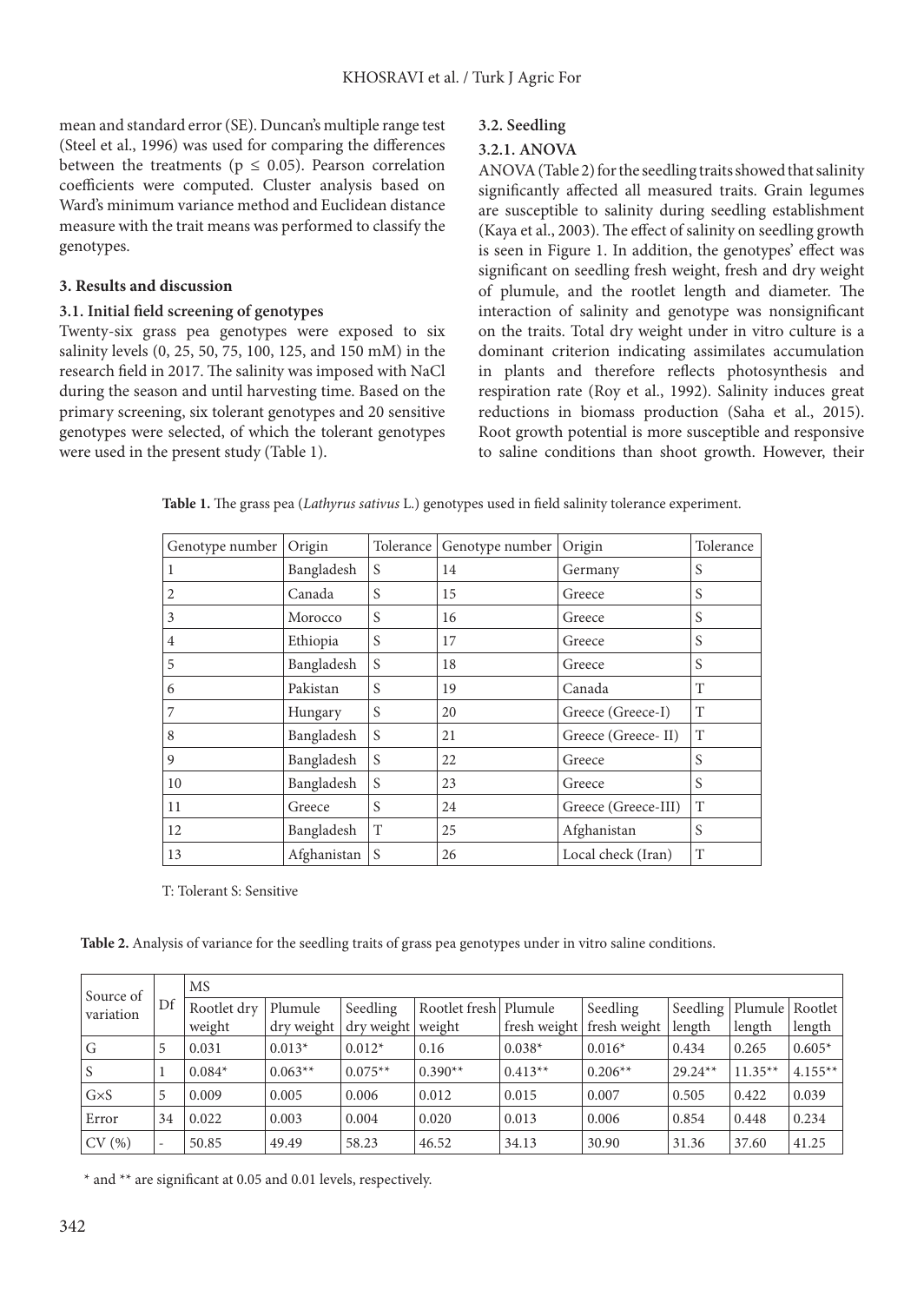| Source of |                          | <b>MS</b>   |           |           |           |              |            |
|-----------|--------------------------|-------------|-----------|-----------|-----------|--------------|------------|
| variation | df                       | Germination | Plumule   | Rootlet   | RWC of    | Number of    | Number of  |
|           |                          | percentage  | diameter  | diameter  | seedling  | formed stems | nodes      |
| G         | 5                        | 0.009       | 0.008     | $0.004*$  | 0.073     | 3.076        | 1.493      |
| S         | 1                        | $0.630**$   | $0.081**$ | $0.027**$ | $9.744**$ | $84.24**$    | $35.426**$ |
| $G^*S$    | 5                        | 0.118       | 0.004     | 0.001     | 1.773     | 1.435        | 0.647      |
| Error     | 34                       | 0.068       | 0.004     | 0.002     | 0.753     | 1.644        | 0.650      |
| CV(%)     | $\overline{\phantom{a}}$ | 30.90       | 23.16     | 23.05     | 47.55     | 8.67         | 46.53      |

#### **Table 2 (Continued).**

\* and \*\* are significant at 0.05 and 0.01 levels, respectively.



**Figure 1.** The effects of salinity on growth of grass pea genotypes in vitro (Left: 125 mM, Right: 0 mM, in every genotype).

growth-related traits are reasonable indicators of salinity damage.

Salinity responses are combinations of complex interactions between different morphological, physiological, and biochemical processes (Manchanda and Garg, 2008). Haileselasie (2012) used five salinity levels  $(0, 4, 6, 8, and 10 dSm<sup>-1</sup> NaCl)$  on grass pea and reported that all growth traits, including shoot fresh and dry weights, shoot length, and root length, were decreased with salinity levels. In addition, salinity decreased grass

pea biomass remarkably and the highest reduction was observed at 10 and 8 dSm–1of salinity. Ahmed et al. (2014) surveyed the effects of 0, 5, 10, and 15 dSm<sup>-1</sup> NaCl on grass pea and reported significant declines in germination percentage, root length, shoot length, and total dry matter. Therefore, their idea was that the response of grass pea to salinity varied depending on the genotype. The present experimental results and those of several former researchers (Yang and Zhang, 2005) showed that grass pea genotypes are relatively salt-tolerant.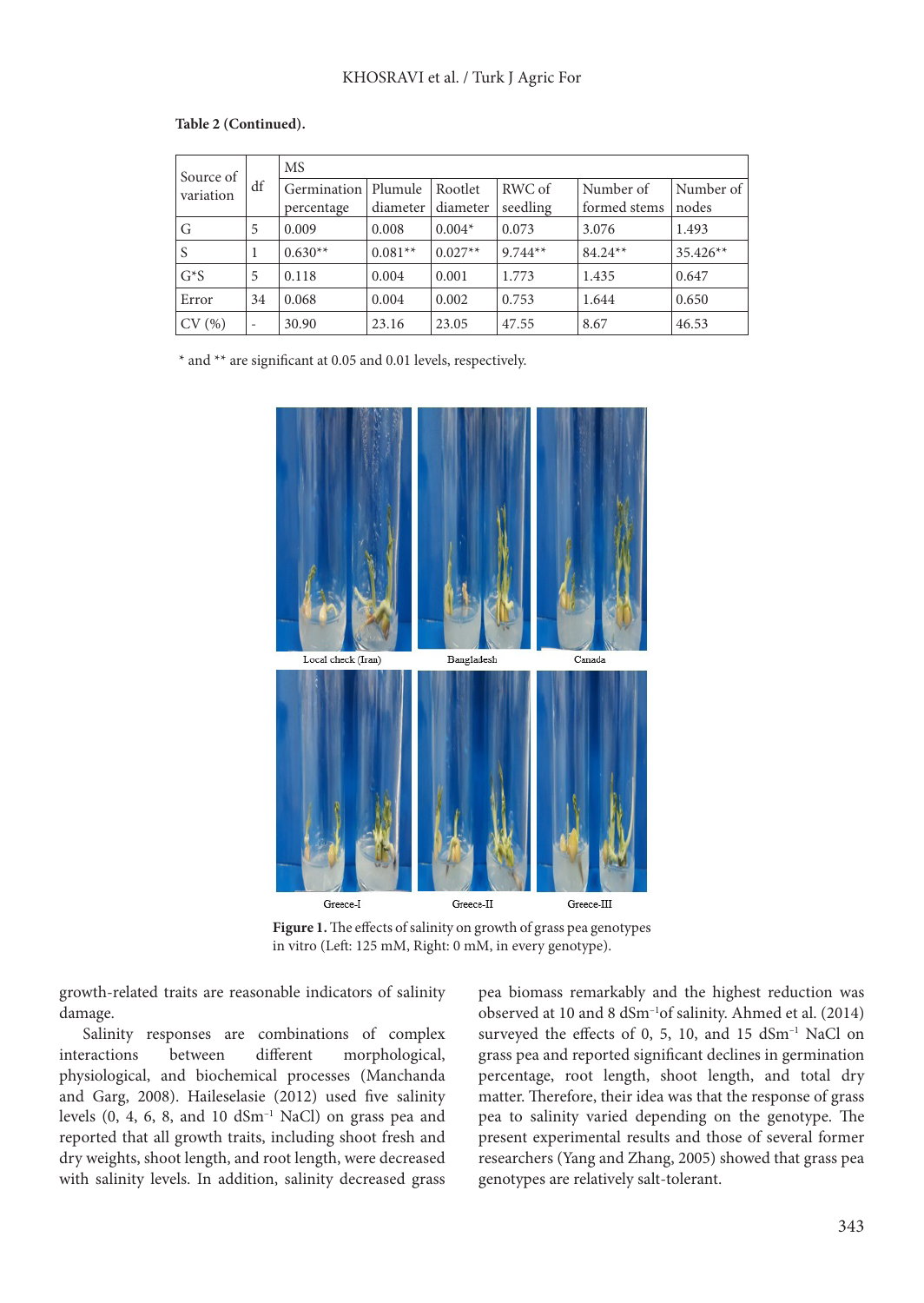The significant decrease in germination percentage in the present study was in agreement with the reports of Mahdavi and Sanavay (2007), who indicated that germination decreased by 50% in 197 mM NaCl. Further studies showed that germination percentage was not considerably affected at 50 and 100 mM NaCl in in vitro culture, but at 200 mM NaCl, these parameters were decreased significantly (Piwowarczyk et al., 2016). Germination inhibition under salinity conditions may be due to the intense external osmotic potential around the root, which impedes water uptake or imposes toxic effects of sodium and chlorine ions on seed germination or the combined results of both (Talukdar, 2011a). When salinity stress is applied to plants, ions are received at the membrane level or at the cell wall. Therefore, signal transduction initiates the salinity-related genes and stimulates several transcription factors to induce ion equilibrium (Song et al., 2019). The adverse salinity effects involve the prompt osmotic and chemical stress, resulting from the accumulation of harmful ions (Munns, 2002). In contrast, the prolonged adaptation behavior of plants to water shortage is an osmotic adjustment (Blum, 2017; Munns et al., 2020).

A significant decrease in the dry weight of seedlings (Figure 2) may be due to the combined effects of ionic and osmotic stress induced by NaCl. The significant reduction in dry weight of seedling, plumule, and rootlet with salinity was previously reported in grass pea genotypes (Talukdar, 2011b). The primary reason for the decrease in plant dry matter under salinity stress is the intensified Na+ and Cl- concentration which affects the selectivity of the membranes and the absorption of other essential elements by the plants (Shiyab, 2011). High salt concentration caused a remarkable decrease in biomass (Saha et al., 2015).

The significant decrease in the measured traits under salinity conditions (Table 2) agrees with the findings of Piwowarczyk et al. (2016), who reported that the shootand root-related traits were drastically reduced under

salinity stress compared to nonstress conditions. They also reported that the root traits were more sensitive to the salinity than the shoots especially with high NaCl concentrations. In other research (Bandeoglu et al., 2004) on lentil, roots were less sensitive in this parameter than shoots. Similarly, Tsegaye and Gebrselassie (2014) reported that roots had less growth potential than shoots under salinity conditions. Rootlet and plumule lengths are predominant morphological markers in salinity tolerance responses. High salinity levels via the slowed water uptake may increase root and shoot lengths (Haileselasie, 2012). Talukdar (2011b) also reported a decrease in root and shoot elongation with different salinity levels on grass pea. Generally, the seedling, root, and shoot lengths were decreased significantly under salinity stress conditions in vitro (Piwowarczyk et al., 2016).

 Water potential is the other significant physiological parameter under stressful conditions (Parida and Das, 2005). In this study, salinity had a significant effect on the relative water content of plants (Table 2). These results are similar to those obtained by Ghoulam et al. (2002), who reported the decreased seedling's relative water content in response to the salinity. They are also in line with the findings of Jamil et al. (2007), who reported a significant decrease in the relative water content at the salinity level of 170 mM, which can be due to the osmotic effect leading to the reduction in water uptake by the seedlings.

Mean comparisons (Table 3) revealed that the highest and lowest mean for seedling fresh weight, plumule fresh weight, seedling dry weight, and plumule dry weight were related to genotypes Greece-I and Iran (local control), respectively. Genotype Iran had the lowest seedling dry weight and therefore was more sensitive to salinity stress. For the root length and diameter, genotypes showed different behaviors.

**3.2.2. Salinity stress tolerance related indices for seedlings**  The highest values for TOL, GMP, RDI, and SNPI indices belonged to genotype Greece-III. Genotype Iran (control)



**Figure 2.** The effect of in vitro salinity stress (NaCl) on the seedling traits of grass pea genotypes.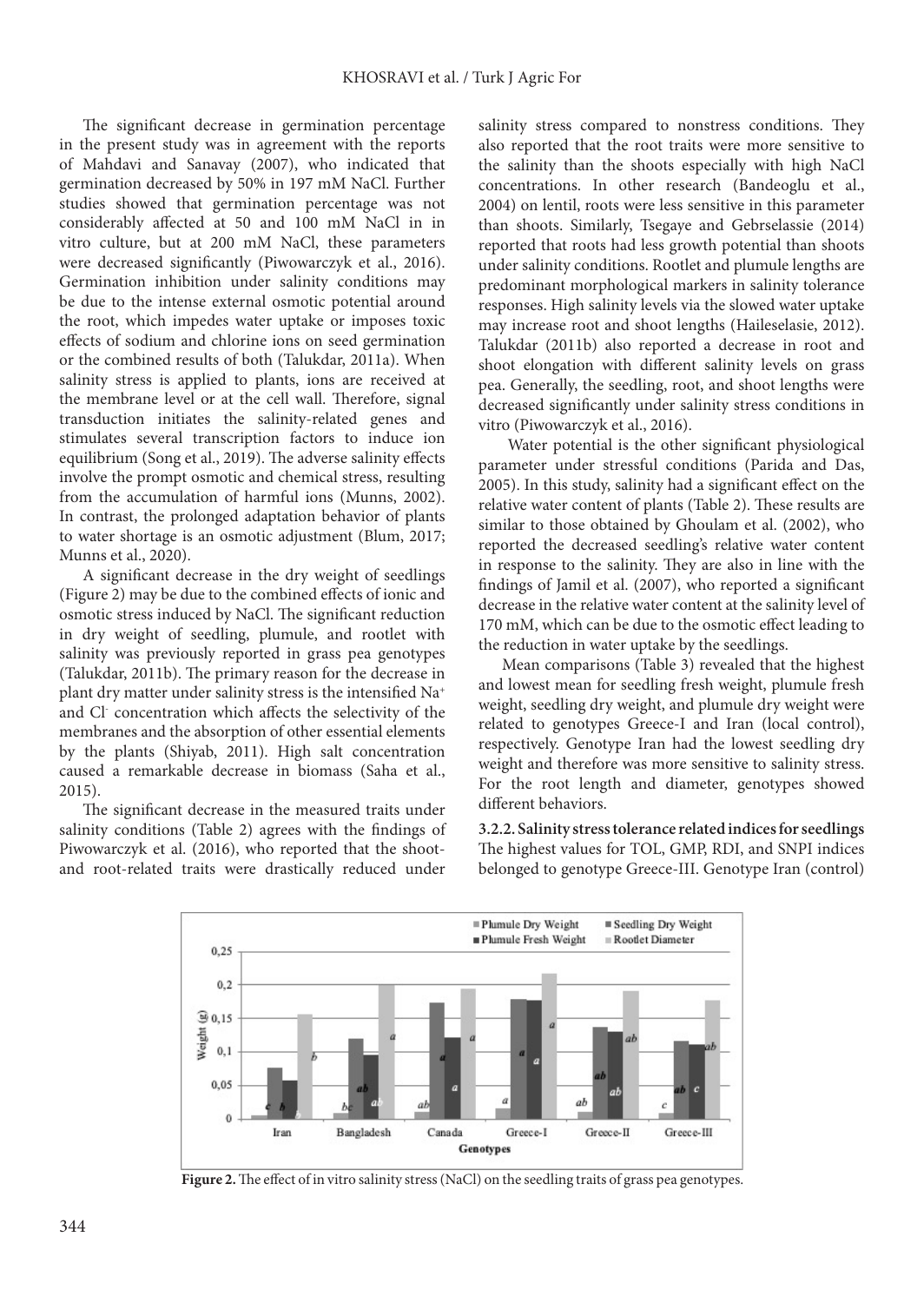showed the lowest SSI values and the least SSPI. The highest SSPI was recorded for genotype Canada, which also had a high MP index, indicating high yield potential and sensitivity to salinity stress. According to the SSI index, Greece-III was the most tolerant genotype to the salinity and its yield reduction was lower than the yield average of the total genotypes. In addition, genotypes Greece-II and Canada showed the highest SSI and the least RDI, respectively (Table 4). For STI and HARM indices, Greece-I had the highest values. In other words, Greece-I was tolerant to the salinity and had higher yields. However, unlike SSI, STI showed the lowest value for genotype Greece-III. It should be noted that the MP, HARM, and SNPI indices showed the lowest values for genotype Iran (Table 4). The SSI index selects the relatively low-yielding genotypes under nonstress conditions and the high-yield ones under stress conditions. The index varies between zero and one, and whatever this index was the higher, it shows higher susceptibility to the stress (Fernandez, 1992). Clarke et al. (1992) also expressed that the SSI index is based on selecting genotypes with higher yields and high tolerance to stress. TOL index determines low-yield genotypes under nonstress conditions and the high-yield ones with stress conditions. MP index shows genotype yield both under stress and nonstress conditions. This index shows high-yield genotypes under nonstress conditions and the relatively low-yield plants in stressful environments. The high STI index indicates high tolerance under stress conditions (Rosielle and Hamblin, 1981; Fernandez, 1992). Based on the arithmetic mean, the MP index will be a privilege whenever the yield differences between the stress and nonstress conditions are high. Geometric mean (GMP) is often used by breeders interested in partial yield under drought stress conditions. Under the stress, the amount of yield varies over the years in different fields (Fernandez, 1992). High value of harmonic index also shows the higher relative tolerance in cultivars under stress conditions. If the RDI is >1, the genotype is relatively stress-tolerant, and RDI<1 indicates a relatively stress-sensitive genotype (Fischer et al., 1998).

Since these indices have pros and cons, a reliable index is needed to understand the yield variations better to

| traits of grass pea genotypes in vitro. |                   |                    |                    |                    |                    |                     |
|-----------------------------------------|-------------------|--------------------|--------------------|--------------------|--------------------|---------------------|
| Genotype                                | Root length $ $   | Root diameter      | Plumule fresh      | Plumule dry        | Seedling fresh     | Seedling dry        |
| origin                                  | $\rm (cm)$        | (mm)               | weight $(g)$       | weight $(g)$       | weight $(g)$       | weight $(g)$        |
| Iran                                    | 1.29ab            | 0.157 <sub>b</sub> | 0.058 <sub>b</sub> | 0.0058c            | 0.087 <sub>b</sub> | 0.0769 <sub>b</sub> |
| Bangladesh                              | 1.06b             | 0.200a             | 0.095ab            | 0.008 <sub>b</sub> | 0.1387ab           | 0.1193ab            |
| Canada                                  | 0.53 <sub>b</sub> | 0.195a             | 0.121a             | 0.0113ab           | 0.2030a            | 0.1736a             |
|                                         |                   |                    |                    |                    |                    |                     |

Greece-I | 1.01b | 0.218a | 0.177a | 0.0161a | 0.2000a | 0.1794a Greece-II 1.28ab 0.192ab 0.130ab 0.0111ab 0.1620ab 0.1375ab Greece-III | 1.62a | 0.178ab | 0.112ab | 0.0079c | 0.1500ab | 0.1156ab

**Table 3.** Mean comparisons with Duncan's multiple range test for the effects of salinity on growth-related

Genotypes with similar letters had no significant difference.

**Table 4.** Estimation of stress tolerance indices for the seedlings dry weight of six grass pea genotypes under in vitro conditions.

| Genotype origin | TOL   | МP               | <b>STI</b> | <b>GMP</b> | <b>HARM</b> | l RDI | <b>SSI</b> | <b>SSPI</b>  | <b>SNPI</b> |
|-----------------|-------|------------------|------------|------------|-------------|-------|------------|--------------|-------------|
| Iran            | 0.034 | $0.0767$   0.346 |            | 10.62      | 0.036       | 1.143 | 0.818      | 9.897        | 0.115       |
| Bangladesh      | 0.106 | 0.127            | 0.816      | 9.77       | 0.052       | 0.731 | 1.343      | 31.221       | 0.133       |
| Canada          | 0.159 | 0.186            | 1.732      | 10.14      | 0.076       | 0.715 | 1.363      | 46.640 0.191 |             |
| Greece-I        | 0.079 | 0.179            | 1.885      | 8.98       | 0.086       | 1.142 | 0.818      | 23.114 0.269 |             |
| Greece-II       | 0.120 | 0.137            | 0.942      | 10.56      | 0.056       | 0.700 | 1.382      | 35.244       | 0.139       |
| Greece-III      | 0.001 | 0.116            | 0.822      | 11.77      | 0.058       | 1.766 | 0.023      | 0.352        | 0.666       |

Tolerance index (TOL), mean productivity (MP), Stress Tolerance Index (STI), geometric mean productivity (GMP), harmonic mean  $(HARM)$ , relative decrease in yield (RDI), stress susceptibility index (SSI), stress susceptibility percentage index (SSPI), stress/nonstress production index (SNPI)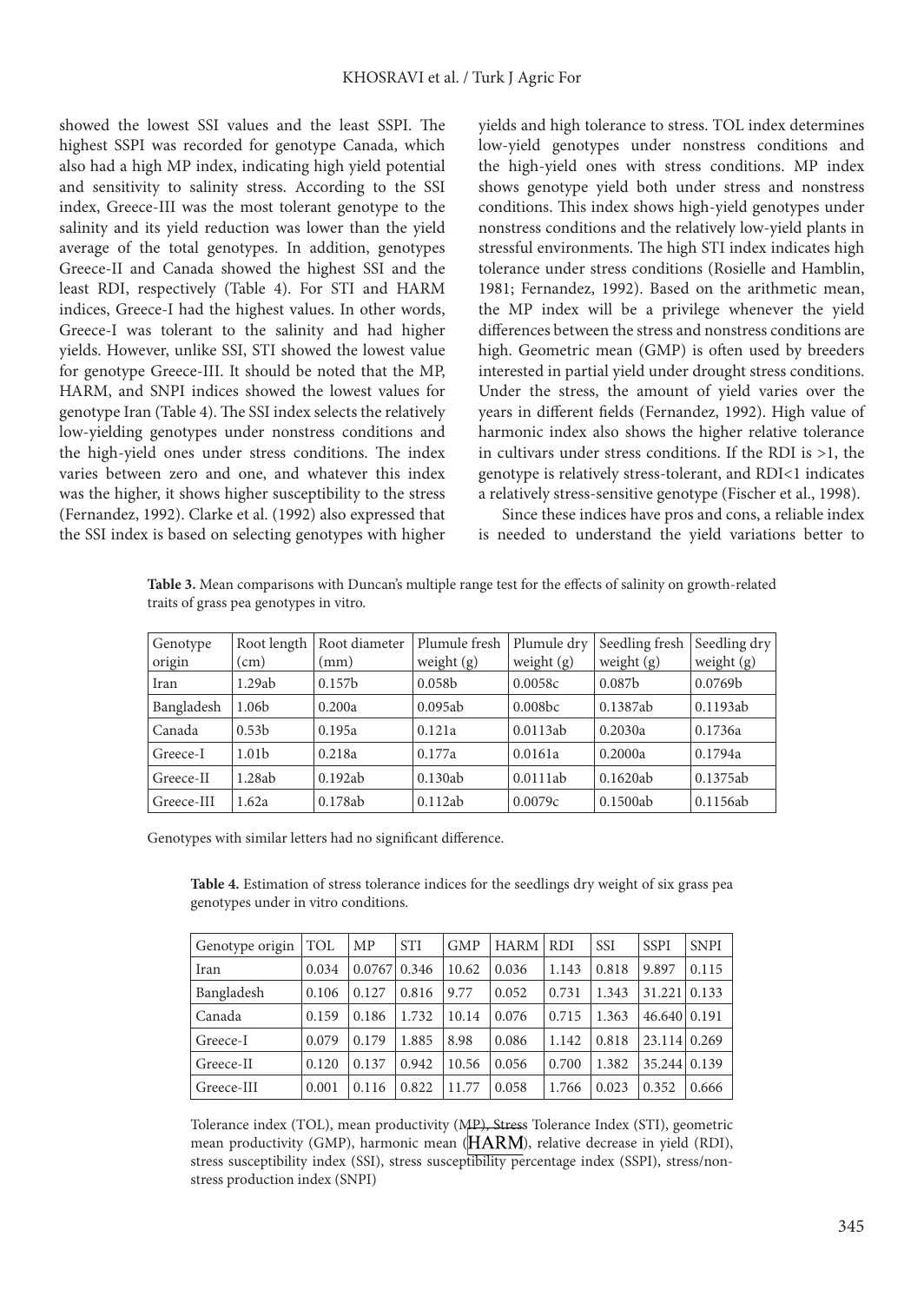identify the relatively tolerant genotypes with stable yields. Therefore, the SNPI and SSPI indices were presented, which indicate relatively stable and high yield under stress and nonstress conditions (Moosavi et al., 2008). According to these indices, genotype Greece-III was characterized as high-yield and relatively high–salt-tolerant genotype.

#### **3.3. Callus**

#### **3.3.1. ANOVA**

Analysis of variance (Table 5) showed that salinity significantly affected callus size, callus RWC, callus RGR, and callogenesis index. Calli fresh and dry weights were not affected by the treatments more possibly due to the fact that the division and further growth of the calli cells were the same with control and saline conditions, which may be due to the availability of all the nutrients and growth elements in the medium.

The effect of salinity on callus growth is seen in Figure 3. The genotype effect was significant on fresh and dry weight of callus, callus RWC, callus RGR, and callogenesis index. The interaction of salinity and genotype had a significant effect only on the callogenesis index.

Mean comparisons (Table 6, Figure 4) revealed that the genotypes' response for each trait was variable. For callus dry weight, genotype Greece-III had the highest mean; and the lowest mean belonged to Greece-I.

In the present study, positive relationship was detected between callus dry weight with callus fresh weight (0.942\*\*) and callus size (0.905\*\*) (correlation table is not inserted). The correlation between callus fresh weight and callus size was positively significant (0.984\* ) and RGR of callus was negatively related with callogenesis index (–0.999\*). There were no significant relationships among other traits.

#### **3.3.2. Estimation of salinity stress-related indices for the callus dry weight**

The stress tolerance indices (Table 7) showed that the highest values for MP, GMP, HARM, INTOL, STI, and SNPI belonged to genotype Greece-III, which showed high yield and yield stability and therefore reasonable salinity tolerance. Genotype Greece-III also showed the lowest

value for SSI index, which underlined the high tolerance of this genotype to salinity stress. TOL and SSPI showed the highest value for Greece-III as well. In contrast, genotype Greece-I showed the lowest MP, GMP, and HARM indices. The lowest TOL and SSPI indices were observed for genotype Bangladesh. Genotype Greece-II also had the lowest INTOL, STI, and SNPI indices.

#### **3.4. Cluster analysis**

The studied genotypes were grouped based on the average of measured traits. Cluster analysis by Ward's minimum variance method and Euclidean distance measure divided the genotypes into two groups (Figure 5). The first cluster contained Iran, Greece-II, and Greece-III genotypes and the second cluster consisted of Bangladesh, Canada, and Greece-I genotypes. Cluster analysis correctly separated the genotypes in response to the salinity.

#### **3.5. Plant growth parameters**

Salinity did not affect callus dry and fresh weights. However, its effect on seedling dry and fresh weights was remarkable. The reduction percentage in both of seedlings fresh and dry weights was approximately 55% (Table 8). On the other hand, at 125 mM salinity, seedlings showed 55% reduction in salinity tolerance. Seedlings, unlike callus, displayed a reduction in growth rate. Seedling treated with 125 mM salinity showed 55% less tolerance than control ones. Dry matter production results from several physiological processes; the principal reason is low carbohydrates biosynthesis and availability (Hossain et al., 2009; Farooq et. al., 2009). NaCl salinity decreased the dry matter accumulation of seedlings, but did not change the callus dry weight (Tokarz et al., 2020). Thus, dry matter would be regarded as a tolerance biomarker for the abiotic stress factors (Piwowarczyk et al., 2016; Piwowarczyk et al., 2017). Crops respond to the salinity stress mainly via the changes in dry matter accumulation (Piwowarczyk et al., 2016; Okcu et al., 2005; Piwowarczyk et al., 2017; Eziz et al., 2017). Salinity interferes in plant growth and productivity by affecting seed germination, photosynthesis, nutrient uptake, and yield. For assessing the salinity tolerance, screening can be performed on the

Source of Source of  $df$  Callus variation size Callus fresh weight Callus dry weight Callus RWC Callus RGR Callogenesis index G  $\begin{array}{|c|c|c|c|c|c|} \hline 5 & 9.1 & 81.9^{**} & 6.6^{**} & 0.079^{**} & 2.08^{*} & 361.7^{*} \ \hline \end{array}$ S | 1  $\begin{array}{|l} 64.4** \end{array}$  | 36.8 | 0.325 | 0.484\*\* | 4.24\* | 3066.4\*\* G $\times$ S | 5 | 1.3 | 6.8 | 0.421 | 0.007 | 0.819 | 361.7\* E  $|34|4.0|24.9|0.087|0.019|0.784|136.2$ CV % |- |21.19 |12.67 |13.94 |1.5 |8.85 |12.71

**Table 5.** Analysis of variance for the in vitro calli traits of six grass pea genotypes exposed to salinity stress.

\* and \*\* are significant at 0.05 and 0.01 levels, respectively.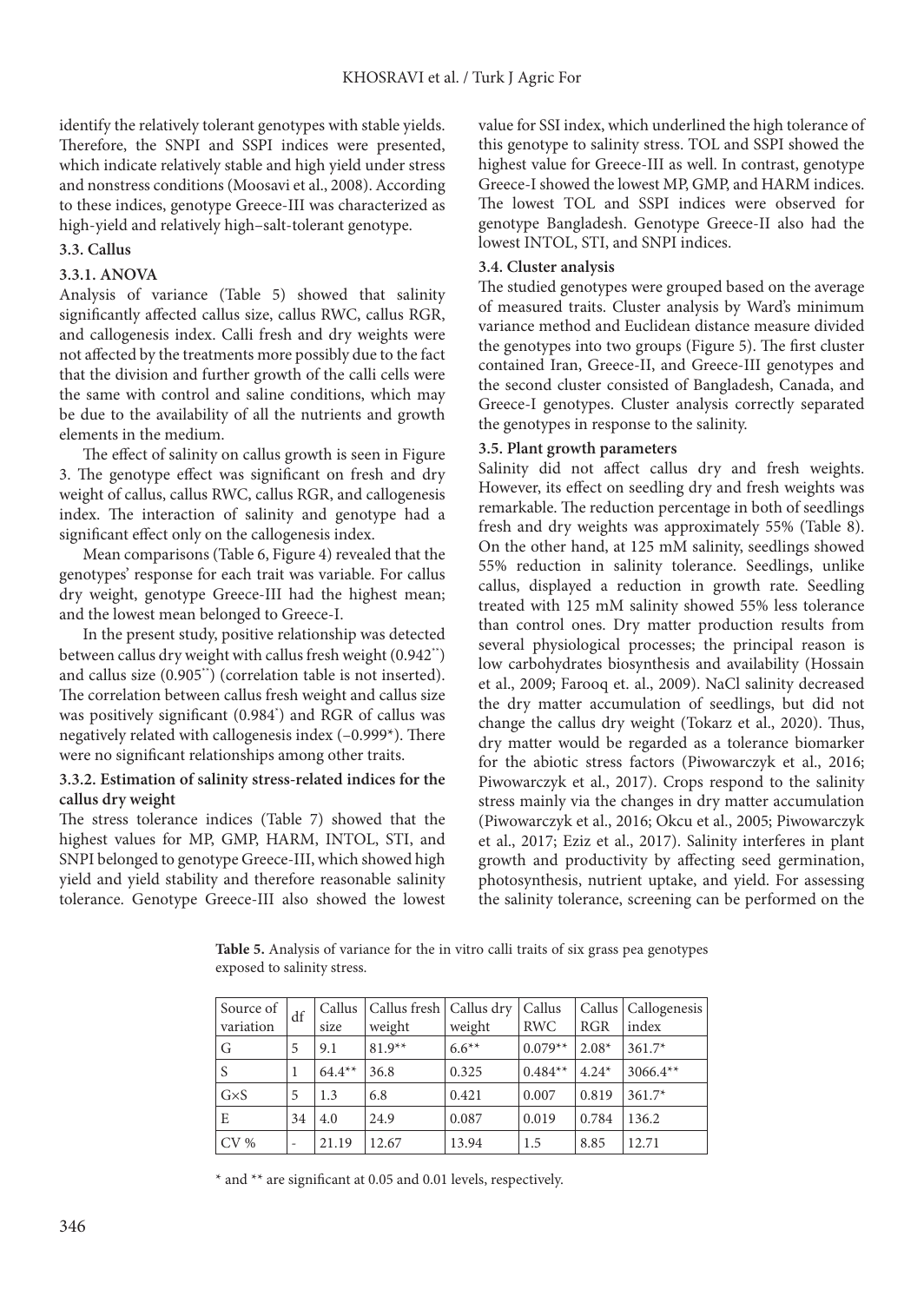#### KHOSRAVI et al. / Turk J Agric For



**Figure 3.** The effect of salinity on callus growth of grass pea genotypes in vitro.

| Genotype   | Callus fresh        | Callus dry   | RGR of             | RWC of      | Callogenesis       |
|------------|---------------------|--------------|--------------------|-------------|--------------------|
| origin     | weight $(g)$        | weight $(g)$ | callus (%)         | callus (%)  | index $(\% )$      |
| Iran       | 0.028ab             | 0.0023ab     | 14.14b             | 0.9186ab    | 83.3c              |
| Bangladesh | 0.0171 <sub>b</sub> | 0.0018bc     | 19.95a             | 0.8980c     | 89.5abc            |
| Canada     | 0.0189b             | 0.0018bc     | 27.31a             | 0.9072bc    | 100.0a             |
| Greece-I   | 0.0168 <sub>b</sub> | 0.0013c      | 17.78ab            | 0.9266a     | 97.6ab             |
| Greece-II  | 0.026ab             | 0.0022abc    | 15.66ab            | 0.9197ab    | 95.8abc            |
| Greece-III | 0.0352a             | 0.0032a      | 13.03 <sub>b</sub> | $0.9057$ bc | 85.4 <sub>bc</sub> |

**Table 6.** Mean comparisons with Duncan's multiple range test for the in vitro calli-related traits of six grass pea genotypes exposed to salinity stress.

Genotypes with similar letters had no significant differences.





**Figure 4.** The effect of salinity stress in vitro on calli related traits of grass pea genotypes.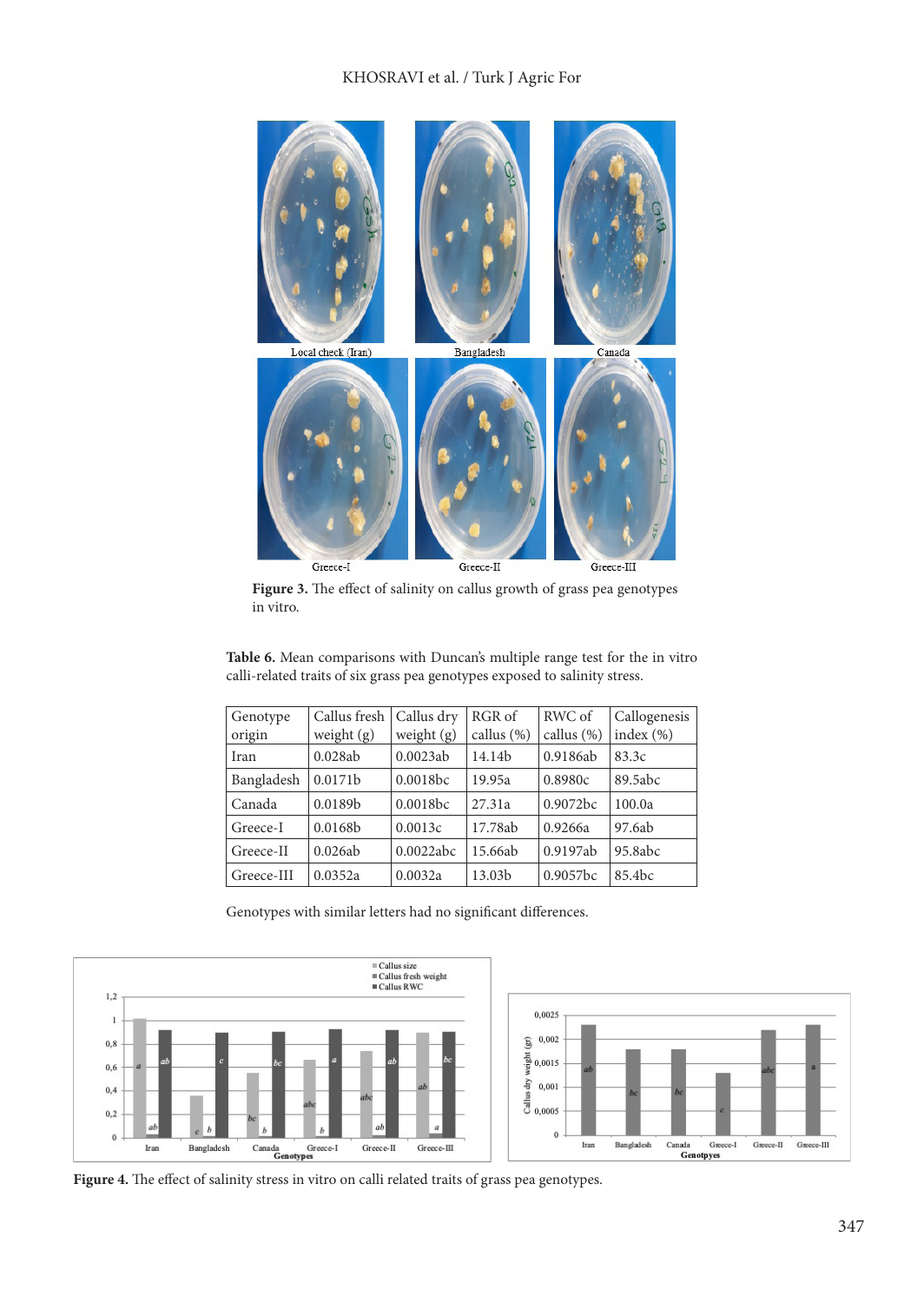| Genotype<br>origin | <b>INTOL</b> | TOL             | <b>MP</b> | <b>STI</b> | <b>GMP</b> | <b>HARM</b> | <b>SSI</b> | <b>RDI</b> | <b>SSPI</b> | <b>SNPI</b> |
|--------------------|--------------|-----------------|-----------|------------|------------|-------------|------------|------------|-------------|-------------|
| Iran               | 0.640        | $-0.450$   10.6 |           | 1.061      | 10.6       | 5.31        | 1.69       | 1.017      | $-2.209$    | $-38.6$     |
| Bangladesh         | 0.409        | $-0.680$   9.7  |           | 0.898      | 9.7        | 4.88        | 2.82       | 1.045      | $-3.339$    | $-30.2$     |
| Canada             | 0.400        | $-0.430 10.1$   |           | 0.967      | 10.1       | 5.07        | 1.69       | 1.017      | $-2.111$    | $-36.9$     |
| Greece-I           | 0.640        | $-0.400$ 8.9    |           | 0.758      | 8.9        | 4.48        | 1.78       | 1.019      | $-1.964$    | $-32.1$     |
| Greece-II          | 0.392        | $-0.340$   10.5 |           | 0.048      | 10.5       | 5.27        | 1.28       | 1.007      | $-1.669$    | $-42.0$     |
| Greece-III         | 0.989        | 0.740           | 11.7      | 1.303      | 11.7       | 5.884       | $-2.38$    | 0.915      | 3.633       | 36.9        |

**Table 7.** Estimation of salinity tolerance indices for callus dry weight of 6 grass pea genotypes exposed to salinity stress in vitro.

Index of tolerance based on RGR (INTOL), tolerance index (TOL), mean productivity (MP), stress tolerance index (STI), geometric mean productivity (GMP), harmonic mean  $(HARM)$ , relative decrease in yield (RDI), stress susceptibility index (SSI), stress susceptibility percentage index (SSPI), stress/non- stress production index (SNPI)



**Figure 5.** Cluster analysis of the six grass pea genotypes exposed to salinity stress.

| Salinity level     | Seedlings    |            |            |            |
|--------------------|--------------|------------|------------|------------|
| (mM)               | Fresh weight | %reduction | Dry weight | %reduction |
| $\vert 0.00 \vert$ | 0.25938      |            | 0.02100    |            |
| 125                | 0.11577      | 55.36      | 0.00954    | 54.57      |

**Table 8.** Tolerance index (percentage) of callus and seedlings of *Lathyrus sativus*. Callus and seedlings were treated with 0 and 125 mM of NaCl.

basis of osmotic adjustment and biomass production. For decades, it has been known that salinity stress appears to be a polygenic and quantitative trait in nature and is dominantly regulated by several genes under diverse environments (Foolad, 2004).

#### **4. Conclusions**

The salinity tolerance of six preevaluated tolerant grass pea genotypes from the field conditions was assessed at the callus and seedling stages. Salinity affected seeds germination, probably due to the disturbances in water absorption under the high salt concentrations. However, a significant reduction in the seedling dry matter was registered, suggesting a low tolerance under saline conditions. Disorders affecting photosynthesis and resulting from water (osmotic) and chemical stress significantly impair the production of assimilates and their distribution in the plant. The results showed that genotype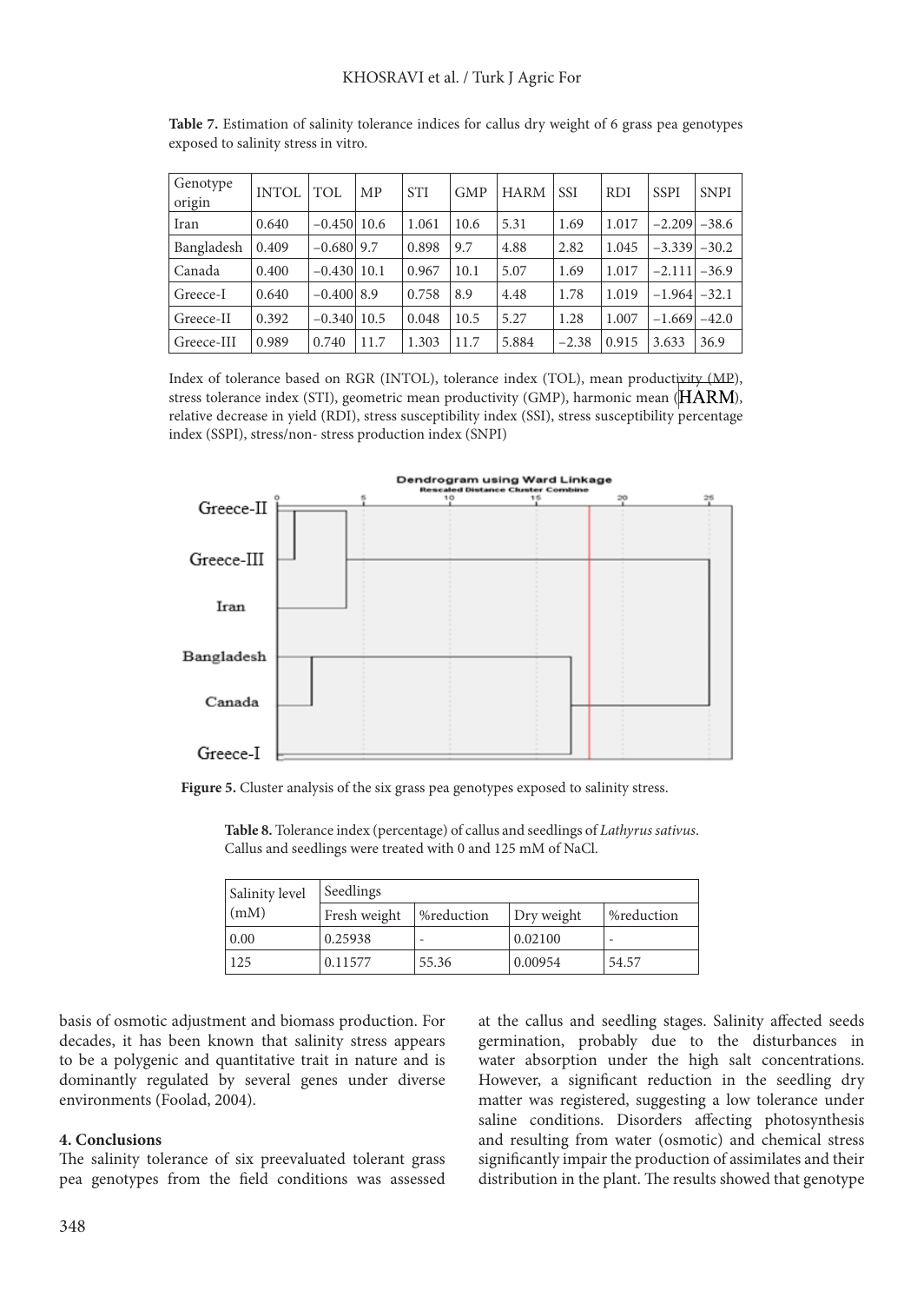Greece-III had the highest mean in most traits, especially in seedling dry weight. In this study, seedlings showed an imperceptible decrease in growth. Besides, evaluation of the salinity tolerance indices showed the same results; and in most indices, genotype Greece-III had the high tolerance and higher yields responses under salinity. It should be noted that only in STI and HARM indices, salinity tolerance of genotype Greece-I was recognized as superior. Genotype Greece-I had a high yield in nonstress conditions but not under saline conditions. It was found that Greece-III had a high yield and tolerance to the

#### **References**

- Ahmed B, Sultana M, Karim MR, Halder T, Rahman MM (2014). Screening of grass pea (*Lathyrus sativus*) genotypes against salinity. International Journal of Biological Research 17: 48-54.
- Bandeoglu E, Eyidogan F, Yucel M, Oktem HA (2004). Antioxidant responses of shoots and roots of lentil to NaCl-salinity stress. Plant Growth Regulation 42: 69–77. doi: 10.1023/B:GROW.00 00014891.35427.7b
- Barpete S, Parmar D, Sharma NC (2010). Callus Culture and Plantlet Formation Using Axillary Shoot Explant of Grass Pea (*Lathyrus sativus* L.). In Sustainable Management and Conservation of Biodiversity. Pandey BN, Singh R, Singh SP (editors). Narendra Publishing House, New Delhi, pp. 55–68.
- Bidinger FR, Mahalakshmi V, Rao GDP (1987). Assessment of drought resistance in pearl millet (*Pennisetum americanum* L. Leeke). I. Factors affecting yields under stress. Australian Journal of Agricultural Research 38: 37-48. doi: 10.1071/ AR9870037
- Blum A (2017). Osmotic adjustment is a prime drought stress adaptive engine in support of plant production. Plant, Cell and Environment 40: 4–10. doi: 10.1111/pce.12800
- Campbell CG (1997). Grass pea (*Lathyrm smiims* L.) promoting the conservation and use of underutilized and neglected crops. No. 18. Inst. of Plant Genet, and Crop Plant Res., Gatersleben, and IPGRI, Rome, Italy.
- Clarke JM, DePauw RM, Townley-Smith TF (1992). Evaluation of methods for quantification of drought tolerance in wheat. Crop Science 32: 723-728. doi: 10.2135/cropsci1992.0011183X00320 0030029x|
- Croft AM, Pang ECK, Taylor PWJ (1999). Molecular analysis of *Lathyrus sativus* L. (grass pea) and related *Lathyrus* species. Euphytica 107: 167–176. doi: 10.1023/A:1003520721375
- Eziz A, Yan Z, Tian D, Han W, Tang Z et al. (2017). Drought effect on plant biomass allocation: A meta-analysis. Ecology and Evolution 7: 11002–11010. doi: 10.1002/ece3.3630
- Farooq M, Wahid A, Kobayashi N, Fujita DBSMA, Basra SMA (2009). Plant drought stress: Effects, mechanisms and management. In Sustainable Agriculture; Lichtfouse E, Navarrete M, Debaeke P, Souchere V, Alberola C (editors). Springer: Dordrecht, Germany, pp. 153–188.

salinity of 125 mM among genotypes. The screening with the salinity treatment on callus and seedlings considering the tolerance indices showed that genotype Greece-III was the most salt-tolerant genotype and could be used in future studies for the genetic transformation and breeding programs.

#### **Acknowledgments**

This study was funded by and carried out in the University of Maragheh. These results were from MSc thesis of Mrs. Zahra Khosravi.

- Fernandez GC (1992). Effective selection criteria for assessing plant stress tolerance. In Proceeding of the International Symposium on Adaptation of Vegetables and other Food Crops in Temperature and Water Stress, Shanhua, Taiwan AVRDC, Aug. 13-18; pp. 257-270.
- Fischer RA, Maurer R (1978). Drought resistance in spring wheat cultivars. I. Grain yield responses. Australian Journal of Agricultural Research 29: 897-912. doi: 10.1071/AR9780897
- Fischer RA, Rees D, Sayre KD, Lu ZM, Condon AG et al. (1998). Wheat yield progress associated with higher stomatal conductance and photosynthetic rate, and cooler Canopies. Crop Science 38: 1467-1475. doi: 10.2135/cropsci1998.00111 83X003800060011x
- Foolad MR (2004). Recent advances in genetics of salt tolerance in tomato. Plant Cell, Tissue and Organ, Culture 76: 101–119. doi: 10.1023/B:TICU.0000007308.47608.88
- Gharyal PK, Maheshwari SC (1983). Genetic and physiological influences on differentiation in tissue cultures of a legume, *Lathyrus sativus*. Theoretical and Applied Genetics 66: 123- 126. doi: 10.1007/BF00265185
- Ghoulam C, Foursy A, Fares K (2002). Effects of salt stress on growth, inorganic ions and proline accumulation in relation to osmotic adjustment in five sugar beet cultivars. Environmental and Experimental Botany 47: 39-50. doi: 10.1016/S0098- 8472(01)00109-5
- Haileselasie TH (2012). The effect of salinity (NaCl) on germination of selected grass pea (*Lathyrus sativus* l.) landraces of Tigray. Asian Journal of Agricultural Sciences 4: 96-101.
- Hasegawa PM, Bressan RA, Zhu JK, Bohnert HJ (2000). Plant cellular and molecular responses to high salinity. Annual Review of Plant Physiology and Plant Molecular Biology 51: 463-499. doi: 10.1146/annurev.arplant.51.1.463
- Hossain MA, Hamid A, Khaliq MA (2009). Evaluation of mungbean (*Vigna radiata* (L.) Wilczek) genotypes on the basis of photosynthesis and dry matter accumulation. Journal of Agriculture and Rural Development 7: 1–8.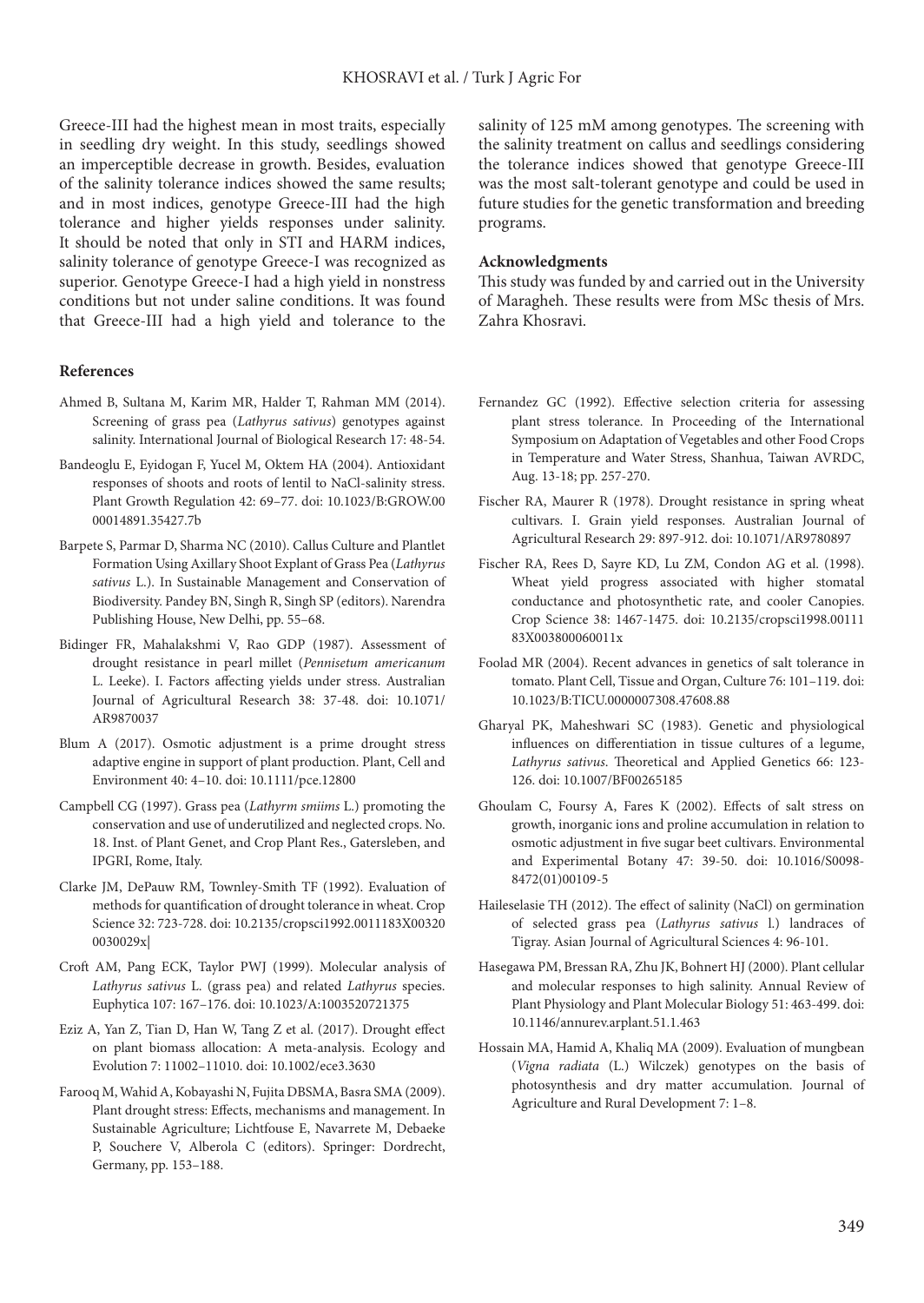- Jamil M, Lee KB, Jung KY, Lee DB, Han MS, et al. 2007. Salt stress inhibits germination and early seedling growth in cabbage (*Brassica oleracea* capitata L.). Pakistan Journal of Biological Sciences 10: 910-914. doi: 10.3923/pjbs.2007.910.914
- Kaya MD, Ipek A, Öztürk A (2003). Effects of different soil salinity levels on germination and seedling growth of safflower (*Carthamus tinctorius* L.). Turkish Journal of Agriculture and Forestry 27: 221–227.
- Kumar S, Gupta P, Barpete S, Sarker A, Amri A (2013). Grass pea. In Genetic and Genomic Resources of Grain Legume Improvement; Singh M, Upadhyaya HD, Bisht IS (editors). Elsevier Science: Oxford, UK, pp. 269–292.
- Lambein F, Travella S, Kuo YH, Van Montagu M, Heijde M (2019). Grass pea (*Lathyrus sativus* L.): orphan crop, nutraceutical or just plain food? Planta 250: 821–838. doi: 10.1007/s11033-013- 2860-4
- Mahdavi B, Sanavy SAMM (2007). Germination and seedling growth in grass pea (*Lathyrus sativus*) cultivars under salinity conditions. Pakistan Journal of Biological Sciences 10: 273- 279. doi: 10.3923/pjbs.2007.273.279
- Manchanda G, Garg N (2008). Salinity and its effects on the functional biology of legumes. Acta Physiologiae Plantarum 30: 595-618. doi: 10.1007/s11738-008-0173-3
- Mathur S, Shekhawat GS, Batra A (2008). Somatic embryogenesis and plantlet regeneration from cotyledon explants of *Salvadora persica* L. Phytomor 58: 57–63.
- Miao X, Wu Q, Wu,G, Zhao N (2003). Sucrose accumulation in salt stressed cells of agp gene deletion-mutant in cyanobacterium *Synechocystis* sp. PCC 6803. FEMS Microbiol Lett. 218: 71–78. doi: 10.1111/j.1574-6968.2003.tb11500.x
- Moosavi SS, Yazdi Samadi B, Naghavi MR, Zali AA, Dashti H et al. 2008. Introduction of new indices to identify relative drought tolerance and resistance in wheat genotypes. Desert 12: 165- 178.
- Munns R (2002). Comparative physiology of salt and water stress. Plant, Cell and Environment 25: 239–250. [doi: 10.1046/j.0016-](https://doi.org/10.1046/j.0016-8025.2001.00808.x) [8025.2001.00808.x](https://doi.org/10.1046/j.0016-8025.2001.00808.x)
- Munns R, Passioura JB, Colmer TD, Byrt CS (2020**)**. Osmotic adjustment and energy limitations to plant growth in saline soil. New Phytologist 225: 1091–1096. doi: 10.1111/nph.15862|
- Ochatt SJ, Conreux C, Jacas L (2013). Flow cytometry distinction between species and between landraces within Lathyrus species and assessment of true-to-typeness of in vitro regenerants. Plant Systematics and Evolution 299: 75–85. doi: 10.1007/ s00606-012-0704-7
- Okcu G, Kaya MD, Atak M (2005). Effects of salt and drought stresses on germination and seedling growth of pea (*Pisum sativum* L.). Turkish Journal of Agriculture and Forestry 29: 237–242.
- Parida AK, Das AB (2005). Salt tolerance and salinity effects on plants: a review. Ecotoxicology and Environmental Safety 60: 324-349. doi: 10.1016/j.ecoenv.2004.06.010
- Piwowarczyk B, Tokarz K, Kamin´ska I (2016). Responses of grass pea seedlings to salinity stress in in vitro culture conditions. Plant Cell, Tissue and Organ Culture 124: 227–240. doi: 10.1007/s11240-015-0887-z
- Piwowarczyk B, Tokarz K, Makowski W, Łukasiewicz A (2017). Different acclimatization mechanisms of two grass pea cultivars to osmotic stress in in vitro culture. Acta Physiologiae Plantarum 39: 96. doi: 10.1007/s11738-017-2389-6
- Praveen S, Joharl RP, Mehta SL (1994). Cloning and expression of OX-DAPRO degrading genes from soil microbe. Journal of Plant Biochemistry and Biotechnology 3: 25–29. doi: 10.1007/ BF03321944
- Rao SC, Northup BK (2011). Growth and nutritive value of grass pea in Oklahoma. Agronomy Journal 103: 1692-1696. doi: 10.2134/agronj2011.0178
- Rosielle AA, Hamblin J (1981). Theoretical aspects of selection for yield in stress and non-stress environments. Crop Science 21: 943-946. doi: 10.2135/cropsci1981.0011183X002100060033x
- Roy PK, Barat GK, Mehta SL (1992). In vitro plant regeneration from callus derived from root explants of *Lathyrus sativus*. Plant Cell, Tissue and Organ Culture 29: 135–138. doi: 10.1007/ BF00033618
- Saha J, Brauer EK, Sengupta A, Popescu SC, Gupta K et al. (2015). Polyamines as redox homeostasis regulators during salt stress in plants. Frontiers in Environmental Science 3: 21. doi: 10.3389/fenvs.2015.00021
- Shiyab S (2011). Effects of NaCl application to hydroponic nutrient solution on macro and micro elements and protein content of hot pepper (*Capsicumannuum* L.). Journal of Food, Agriculture and Environment 9: 350-356. doi: 10.1234/4.2011.2122
- Sinha RR, Das K, Sen SK (1983). Plant regeneration from stemderived callus of the seed legume *Lathyrus sativus* L. Plant Cell, Tissue and Organ Culture 2: 67–76. doi: 10.1007/BF00033618
- Soheilikhah Z, Karimi N, Ghasmpour HR, Zebarjadi AR (2013). Effects of saline and mannitol induced stress on some biochemical and physiological parameters of Carthamus tinctorius L. varieties callus cultures. Australian Journal of Crop Science 7: 1866–1874.
- Song Y, Lv J, Ma Z, Dong W (2019). The mechanism of alfalfa (*Medicago sativa* L.) response to abiotic stress. Plant Growth Regulation 89: 239–249. doi: 10.1007/s10725-019-00530-1
- Steel RGD, Torrie JH (1996). Principles and Procedures of Statistics, A biometrical approach. New York, USA: McGraw-Hill.
- Talukdar D (2011b). Morpho-physiological responses of grass pea (*Lathyrus sativus* L.) genotypes to salt stress at germination and seedling stages. Legume Research: An International Journal 34: 232-241.
- Tokarz B, Wójtowicz T, Makowski W, Je˛drzejczyk RJ, Tokarz KM (2020). What is the difference between the response of grass pea (*Lathyrus sativus* L.) to salinity and drought stress? A Physiological Study. Agronomy 10: 833. doi: 10.3390/ agronomy10060833